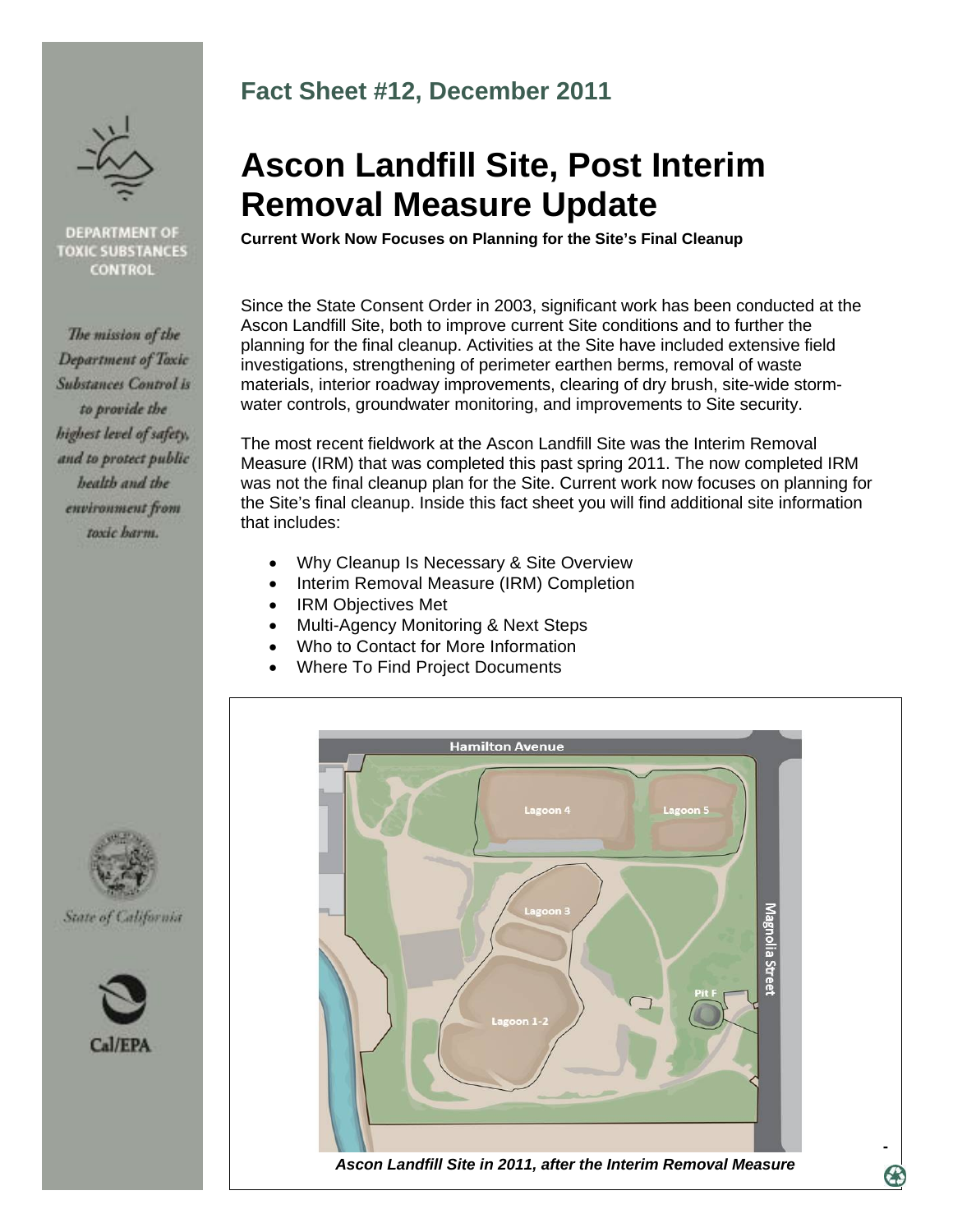#### **Why Cleanup Is Necessary**

The Ascon Landfill Site poses no immediate health risk to the public. However, the Department of Toxic Substances Control (DTSC) requires that an overall cleanup plan be developed and implemented for the Site to ensure long-term public health and safety.

DTSC has previously investigated and overseen several specific response actions at the Site, including the now completed IRM activities. DTSC will continue with oversight for the project, including the upcoming final remedy activities currently being planned for the Site.

#### **Site Overview**

The Site was owned by the Garrish Brothers from 1938 to 1950 and by the Steverson Brothers from 1950 to 1984, and was operating as a permitted landfill during that time. In its earliest years, Huntington Beach had not yet developed in the southeast district of the city, and this area was comprised primarily of agricultural and oil production uses. Industrial and oil field wastes were disposed at the landfill from 1938 to 1971. After 1971, construction debris was disposed at the landfill until it was closed in 1984. Ascon was an operating landfill between 1938 and 1984. The Site has undergone several changes of ownership and environmental investigations since 1984. In 2003, DTSC and some of the Ascon Landfill Site Responsible Parties (RPs) entered into a Consent Order for the Site's cleanup.

The Site contains waste in buried pits and lagoons (ponds), surface piles of concrete, rebar and other construction debris. There are five visible lagoons (referred to as Lagoons 1 through 5) covering about 30% of the Site, one covered pit (referred to as Pit F), and seven former pits that are no longer visible (three in the northwest corner and four in the southeast corner of the Site).

For safety and security, the perimeter of the Site is fenced. There is also fencing around Pit F and the lagoons, and Pit F is covered. There are regular field and security inspections as part of the Site's current maintenance.

#### **Interim Removal Measure (IRM) Completion**

Approximately 97,000 tons of waste materials were removed from the southwest interior of the Ascon Landfill Site and disposed at a central

California landfill during the most recent action, which concluded in spring 2011.

#### **IRM Objectives Met**

The objective of the IRM was to enable the assessment of materials underneath the tarry waste in two lagoons in the southwest area of the Site. The size and depth of the lagoons had prevented field investigations due to overlying waste material and worker safety concerns.

Geotechnical borings were conducted after the waste material was removed. There were no unusual findings or materials found in the lagoons. It was found that the geotechnical conditions under the lagoons are similar to conditions in other areas of the Site.

#### **Multi-Agency Monitoring**

During the IRM, agencies in addition to DTSC monitored the remedial activities and mitigation measures. These agencies provided regulatory requirements and permitting for work at the Ascon Landfill Site.

The South Coast Air Quality Management District (SCAQMD) issued an air quality permit for the IRM. Their oversight included frequent onsite observations and inspections of the work and the air quality monitoring data logs, recorded by on-site air quality technicians.

During the IRM, heavy rains were experienced in Huntington Beach. Despite the heavy rains, the Ascon Landfill Site operated in compliance with the General Industrial National Pollution Discharge Elimination System (NPDES) permit from the Regional Water Quality Control Board (RWQCB) and a Site Industrial Storm Water Pollution Prevention Plan (SWPPP), as well as the General Construction NPDES permit and Site Construction SWPPP during the IRM. Storm water inspections were conducted by the City of Huntington Beach to observe the effectiveness of storm water management and compliance with the SWPPPs and general permits. Also, the City of Huntington Beach provided requirements and permitting relating to haul routes, on-site grading, and fire safety measures.

Although the IRM work occasionally produced odors, the work was conducted in compliance with regulatory requirements.

#### **Next Steps**

Information collected during the IRM is being **2 EXECUTE ANOTHER INCORPORATE IN THE PROPERTY OF A REPORT OF THE PROPERTY OF A REPORT OF THE FINAL PROPERTY OF THE FINAL <b>2** *CALCUPATHON CONDUCTS CALCUPATHON CONDUCTS CALCUPATHON CONDUCTS CALCUPATHON CONDU*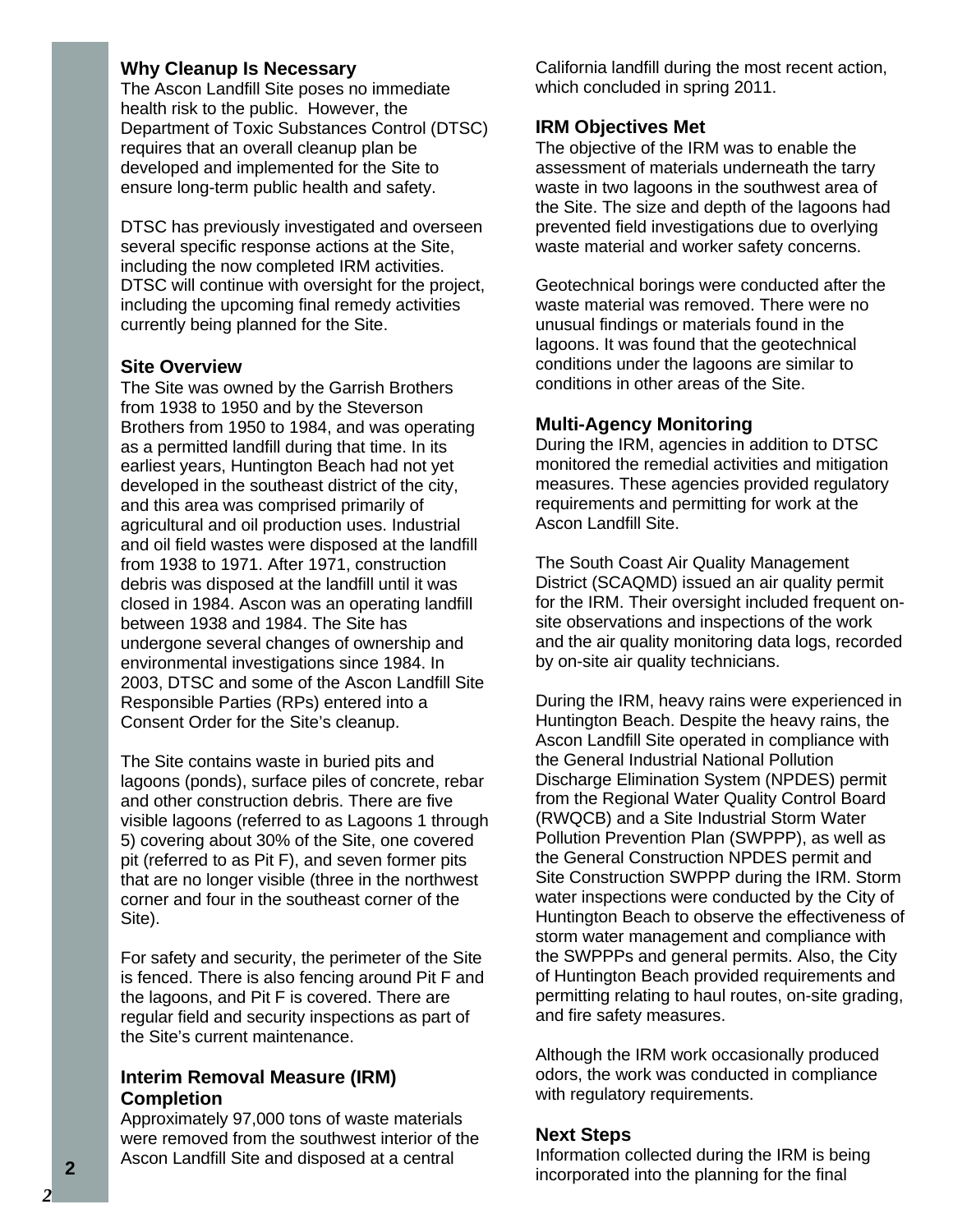cleanup of the Ascon Landfill Site. The final cleanup plan, called a draft Remedial Action Plan (RAP), will be available for public review and comment in the future. You will be notified of this opportunity in another future mailing.

For the final cleanup and under the California Environmental Quality Act (CEQA), DTSC is preparing an Initial Study (IS). The IS is a preliminary analysis to determine if a draft Environmental Impact Report (EIR) will be prepared. DTSC anticipates issuing a Notice of Preparation (NOP) and IS for a draft EIR in 2012. As part of the NOP, DTSC plans to host one or more public scoping meetings to allow for input regarding what the public would like included in the draft EIR. DTSC will then direct preparation of the draft EIR for public review, after which a final EIR and Notice of Determination will be published regarding the final cleanup approach.

#### **Who to Contact at DTSC for Information**

For more information about the Ascon Landfill Site, please contact:

Safouh Sayed, Project Manager Department of Toxic Substances Control 5796 Corporate Avenue Cypress, CA 90630-4732 (714) 484-5478 E-mail: ssayed@dtsc.ca.gov

Stacey Lear, Public Participation Specialist Department of Toxic Substances Control 5796 Corporate Avenue Cypress, CA 90630-4732 (714) 484-5354 or toll free 1-866-495-5651 E-mail: slear@dtsc.ca.gov

### **Where To Find Project Documents**

Documents relating to work at the Ascon Landfill Site are available at the following Information Repositories:

Huntington Beach Central Library 7111 Talbert Avenue Huntington Beach, CA 92648-1232 (714) 842-4481 Mon – 1:00 pm – 9:00 pm Tues/Wed/Thurs – 9:00 am – 9:00 pm Fri/Sat – 9:00 am – 5:00 pm Sun – Closed

Banning Branch Library 9281 Banning Avenue Huntington Beach, CA 92646-8302 (714) 375-5005 Mon/Tues – Closed Wed/Thurs – 10:00 pm – 7:00 pm Fri/Sat – 9:00 am – 5:00 pm Sun – Closed

Department of Toxic Substances Control 5796 Corporate Avenue Cypress, CA 90630-4732 (714) 484-5337 Mon – Fri 8:00 am – 5:00 pm Please contact Ms. Julie Johnson at the number above to make an appointment.

*For more information about the Ascon Landfill Site visit www.EnviroStor.dtsc.ca.gov or www.ascon-hb.com. For more information about our department, please visit our website at www.dtsc.ca.gov.* 

#### **Notice to Hearing Impaired**

TDD users can contact the California Relay Service at 1-888-877-5378 to reach Stacey Lear, DTSC Public Participation Specialist at (714) 484-5354 or toll-free 1-866-495-5651.

### **For Media Inquiries**

Ms. Sandra Friedman Public Information Officer Department of Toxic Substances Control 5796 Corporate Avenue